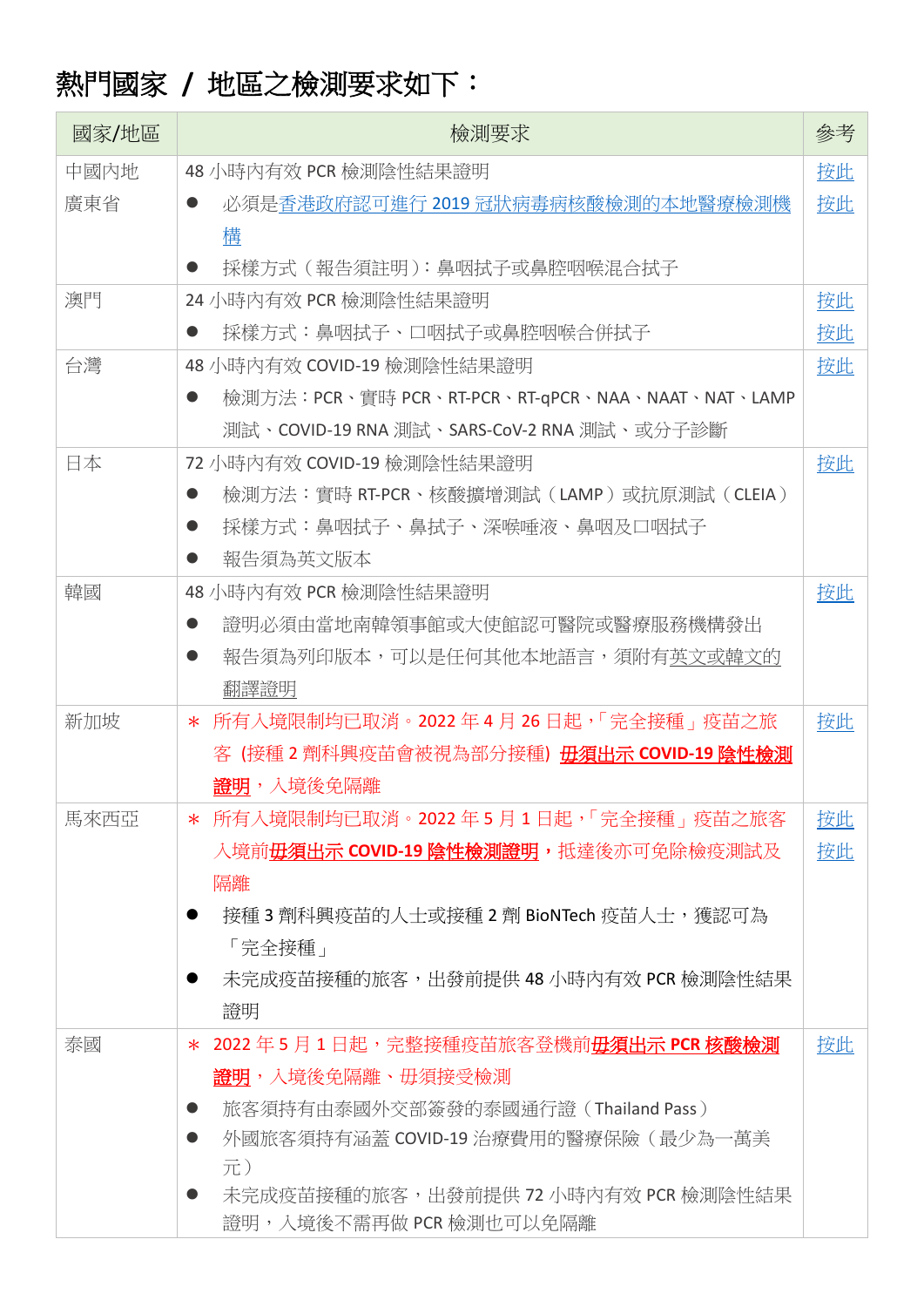| 英國  |           | * 所有入境限制均已取消。2022年3月18日起,所有入境旅客毋須出示          | 按此 |
|-----|-----------|----------------------------------------------|----|
|     |           | COVID-19 陰性核酸檢測證明;不論是否已接種新冠疫苗,入境後亦無需         |    |
|     |           | 進行檢測及自我隔離                                    |    |
| 美國  |           | * 所有入境限制均已取消。2022年6月12日起,所有入境旅客毋須出示          | 按此 |
|     |           | COVID-19 陰性檢測證明或康復證明。所有外籍旅客仍須出示登機前 14        |    |
|     |           | 天的完整疫苗接種證明                                   |    |
| 澳洲  |           | * 2022 年 4 月 18 日起,所有旅客於登機前往澳洲前,無須再出示 COVID- | 按此 |
|     |           | 19 陰性檢測證明                                    |    |
|     | $\bullet$ | 已完成接種獲澳洲政府認可疫苗的旅客,毋須申請旅遊豁免才能入                |    |
|     |           | 境,抵達後也不需隔離                                   |    |
| 加拿大 |           | * 2022 年 4 月 1 日起,所有已接種 2 劑疫苗旅客,入境前不需提供任何    | 按此 |
|     |           | COVID-19 陰性檢測證明, 毋須接受強制隔離                    | 按此 |
|     |           | 5 歲以上的「未完全接種」疫苗人士,需提供72 小時內有效 PCR 或          |    |
|     |           | LAMP 檢測陰性結果證明                                |    |

(最後更新:2022 年 6 月 14 日)

免責聲明:上述表格只供參考,如要了解最新的檢測資訊,請向航空公司或當地領事館了解清楚。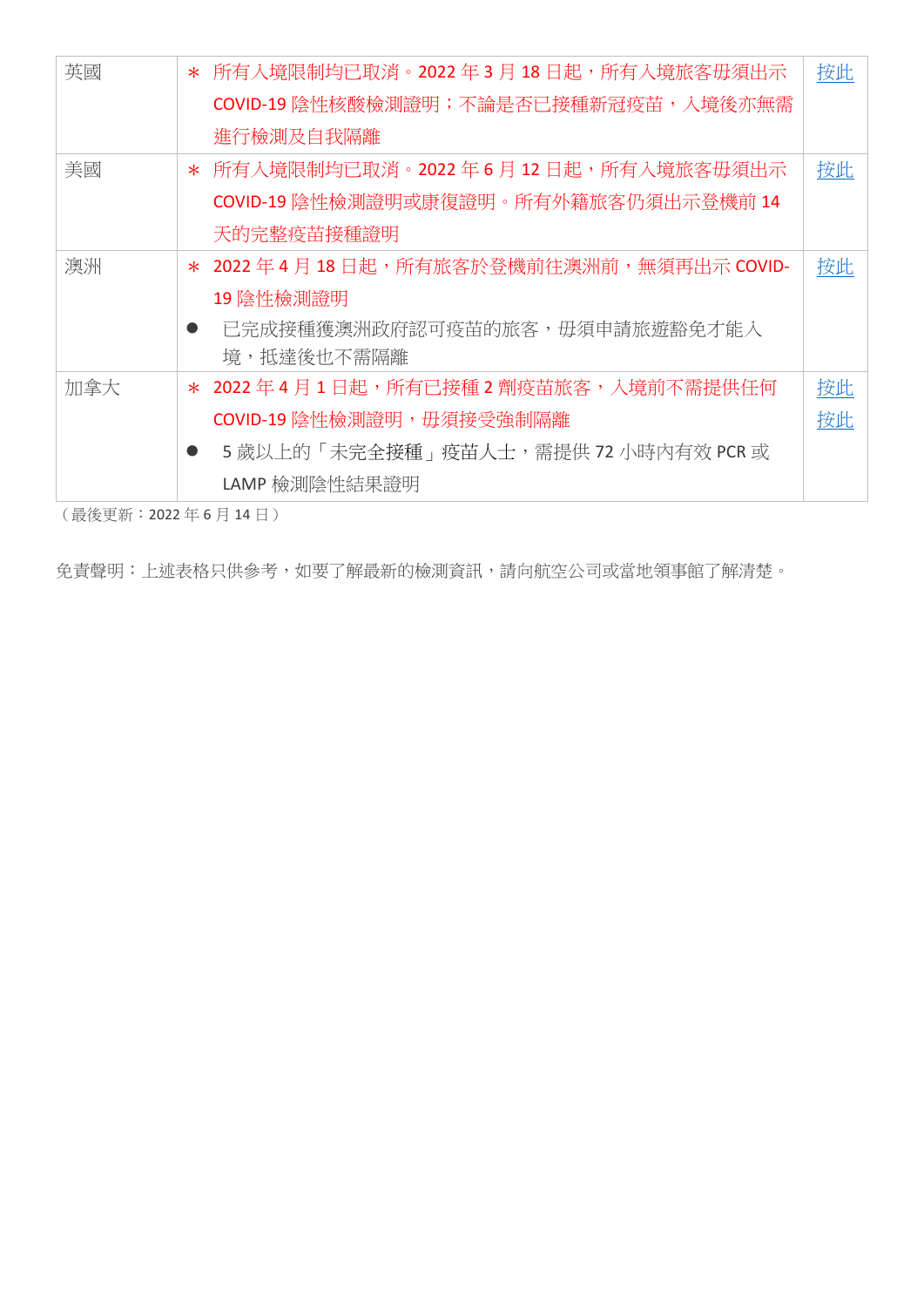## **Test Requirement Among Different Countries / Regions**:

| <b>Regions</b>  | <b>Requirements</b>                                                                                       | <b>Ref</b>  |
|-----------------|-----------------------------------------------------------------------------------------------------------|-------------|
| Guangdong       | Negative COVID-19 PCR test is required to be done no more than 48 hours before the traveler's             | Here        |
| Province, China | flight.                                                                                                   | <b>Here</b> |
|                 | Test report must be issued by local testing institution recognised by HK Government.<br>$\bullet$         |             |
|                 | Sampling method (must be specified in report): nasopharyngeal swab or combined nasal                      |             |
|                 | and throat swabs.                                                                                         |             |
| Macau           | Negative COVID-19 PCR test is required to be done no more than 24 hours before the                        | <b>Here</b> |
|                 | passenger's flight.                                                                                       | <b>Here</b> |
|                 | Sampling method: nasopharyngeal swab, oropharyngeal swab or combined nasal and<br>$\bullet$               |             |
|                 | throat swabs.                                                                                             |             |
| Taiwan          | Negative COVID-19 test is required to be done no more than 48 hours before the traveler's flight.         | <b>Here</b> |
|                 | Technique: PCR, RT-PCR, RT-qPCR, NAA, NAAT, NAT, LAMP, COVID-19 RNA, SARS-CoV-2 RNA Test,<br>$\bullet$    |             |
|                 | Molecular diagnostics.                                                                                    |             |
| Japan           | Negative COVID-19 test is required to be done no more than 72 hours before traveler's flight.             | Here        |
|                 | Technique: real-time RT-PCR, nucleic acid amplification test (LAMP) or antigen test (CLEIA).<br>$\bullet$ |             |
|                 | Sampling method: nasopharyngeal swab, nasal swab, deep throat saliva, nasopharyngeal or<br>$\bullet$      |             |
|                 | oropharyngeal swab.                                                                                       |             |
|                 | The test report must be written in English.<br>$\bullet$                                                  |             |
| Korea           | Negative COVID-19 PCR test is required to be done no more than 48 hours before traveler' flight.          | Here        |
|                 | The test certificate must be issued from a medical institution designated by the diplomatic<br>$\bullet$  |             |
|                 | offices of ROK.                                                                                           |             |
|                 | The test certificate must be issued in print format, and must be accompanied by proof of<br>$\bullet$     |             |
|                 | translation in English or Korean.                                                                         |             |
| Singapore       | All entry restrictions have been removed.                                                                 | <b>Here</b> |
|                 | From April 26, 2022, travelers must be fully vaccinated before entering the country. Travelers            |             |
|                 | who have completed the vaccination do not need to present a negative COVID-19 test certificate            |             |
|                 | and are exempt from quarantine after entry.                                                               |             |
|                 | 2 doses of Sinovac vaccine will be regarded as partial vaccination.<br>$\bullet$                          |             |
| Malaysia        | All entry restrictions have been removed.                                                                 | <b>Here</b> |
|                 | From May 1, 2022, fully-vaccinated travelers are not required to present negative COVID-19 test           | <b>Here</b> |
|                 | certificate before entry, and they can also be exempted from pre-departure, on-arrival test and           |             |
|                 | quarantine.                                                                                               |             |
|                 | Those who received 3 doses of Sinovac vaccine or those who received 2 doses of BioNTech<br>●              |             |
|                 | vaccine are recognized as "fully vaccinated".                                                             |             |
|                 | Travelers who have not completed the vaccination should provide negative COVID-19 PCR<br>$\bullet$        |             |
|                 | test certificate within 48 hours before departure.                                                        |             |
| Thailand        | From May 1, 2022, passengers who have been fully vaccinated are not required to present                   | Here        |
|                 | negative COVID-19 PCR test certificate before boarding, and are exempt from quarantine and on-            |             |
|                 | arrival test.                                                                                             |             |
|                 | Travelers must hold a Thailand Pass issued by the Ministry of Foreign Affairs of Thailand.                |             |